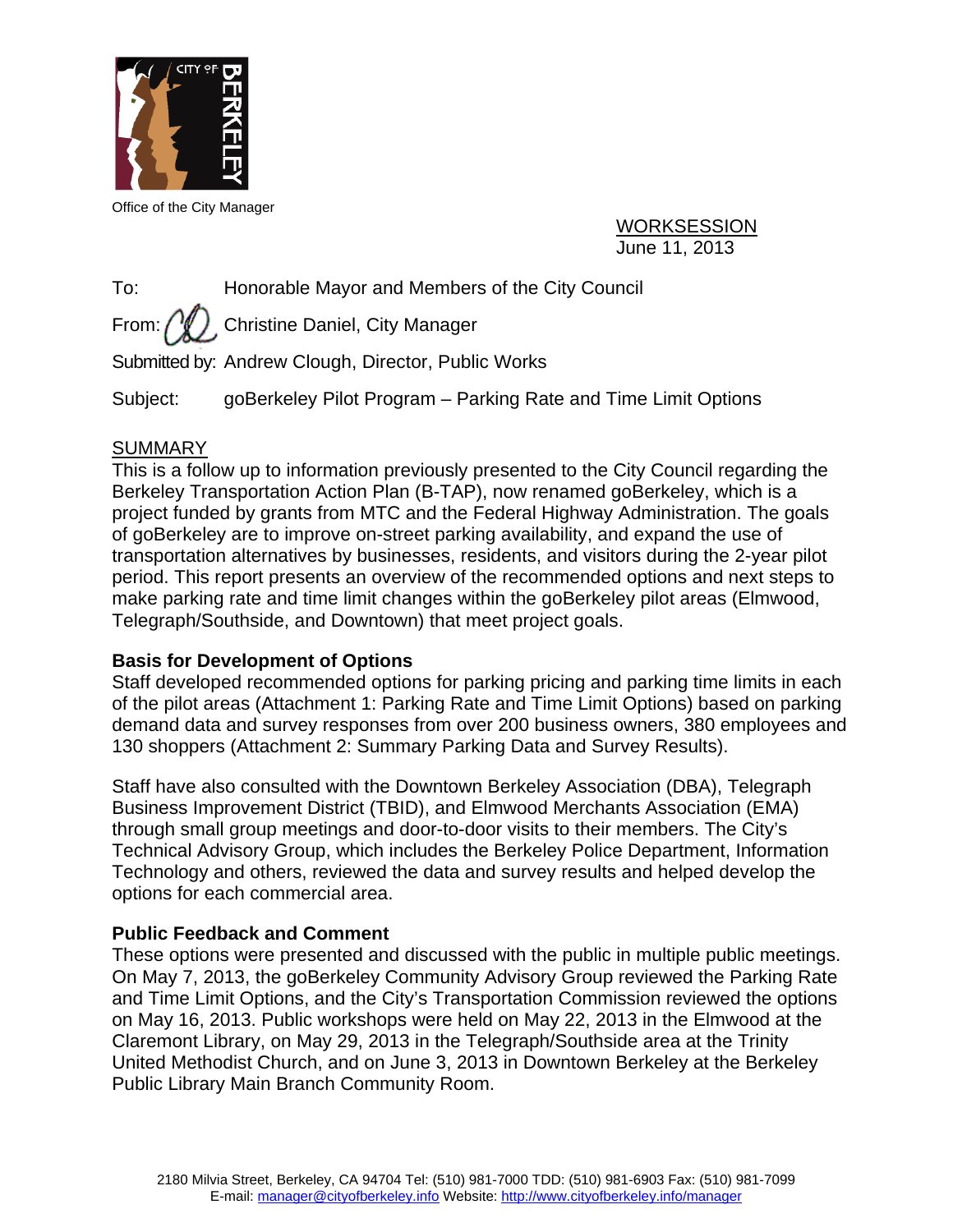### **Overview of Parking Rate and Time Limit Change Options**

The proposals, which are described in detail in Attachment 1, recommend that the public and City Council consider several new parking pricing options:

- **Progressive Rates** at on-street meters would be similar to the current rate structure at City parking garages, whereby the second hour is more costly than the first hour, and the third hour is more expensive than the second. These rates allow for longer parking stays, but include disincentives for longer parking in order to maintain parking turnover which supports on-street availability.
- **Premium Area & Value Area Rates** set parking meter rates higher in areas of particularly high demand (Premium Areas), and offer lower rates and longer time limits in nearby blocks (Value Areas) which have lower parking demand for valueconscious customers.
- **Peak Period Pricing** can be used when parking demand is particularly high during a particular time period. Parking rates might increase only during the peak hours in a commercial area (e.g. \$2.00/hr 12:00 p.m. – 6:00 p.m.) and return to standards rates (\$1.50/hr) at all other times.

In response to public and merchant requests, the Options recommend extending time limits in many areas to enable customers to park for longer to complete their business. Proposals include extending time limits to 2, 3, 4, or 8 hours, depending on the particular parking demands and land uses in the area. Simply extending time limits can have negative impacts by reducing parking turnover. However, when implemented in conjunction with parking pricing, longer time limits increase convenience for customers while parking prices work to encourage turnover.

- **Extend time limits to 2 hours in high demand areas** to balance requests for longer time limits while preserving parking turnover.
- **Extend time limits to 3, 4 or 8 hours** at lower demand on-street areas and lots, depending on demand.

In Berkeley, some of the periods of highest parking occupancy occur when there is no parking enforcement in effect. This is not surprising, but it reduces convenience for some visitors and can damage the perception of commercial areas as attractive destinations. For instance, parking on many blocks of Downtown Berkeley fill to capacity every evening at 6:00 p.m. when parking enforcement ends. Visitors arriving after 6:00 p.m. may drive excessively searching for scarce parking or may decide to avoid the area entirely. For this reason, staff recommends consideration of longer hours of enforcement:

- **Evening:** Extend hours of enforcement from 6:00 p.m. to 8:00 p.m. in certain areas by implementing standard metered rates or a flat rate.
- **Sunday Meters:** Enforce parking fees in on-street meters and lots on Sundays by implementing standard metered rates or a flat rate.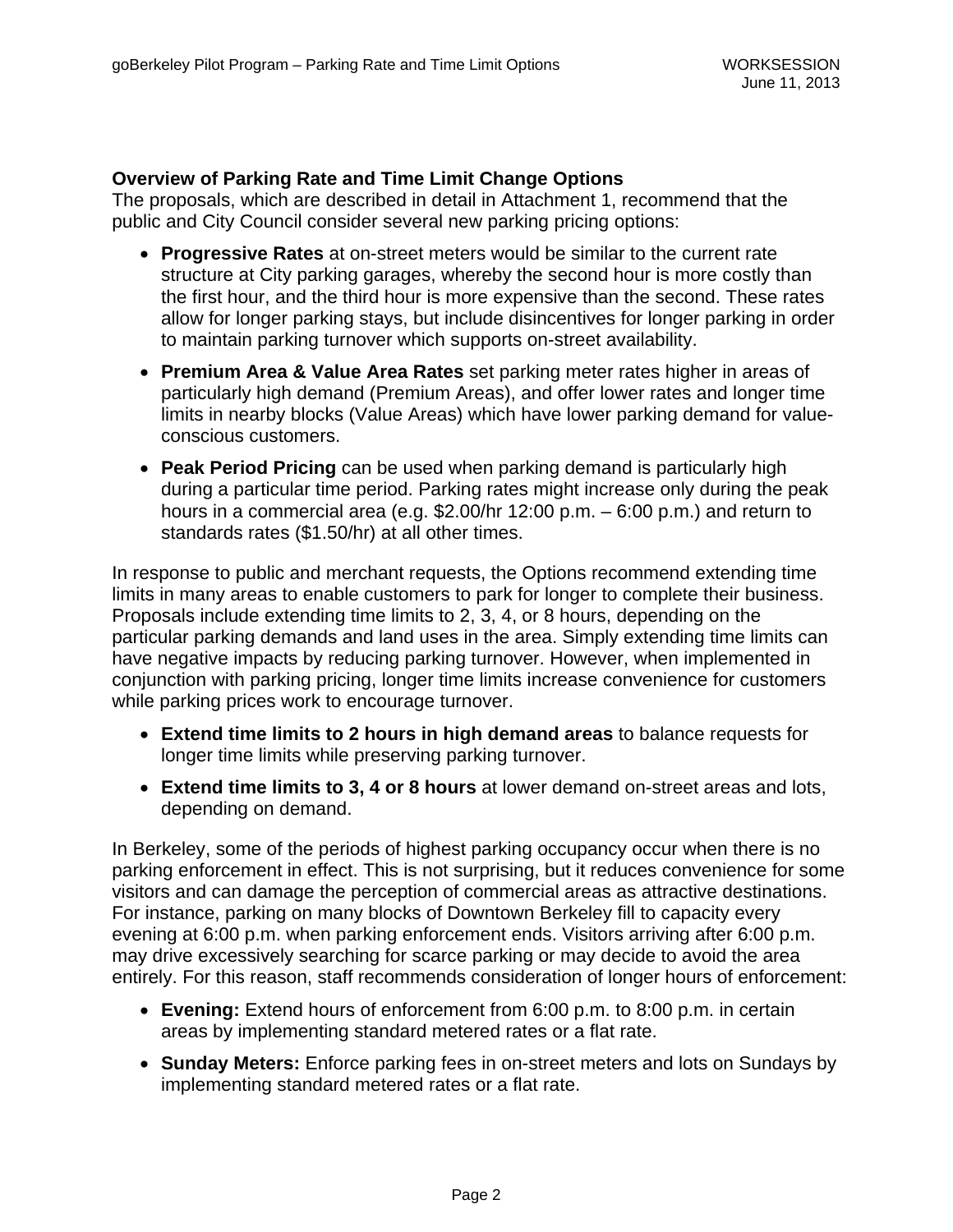## CURRENT SITUATION AND ITS EFFECTS

The Elmwood, Telegraph/Southside and Downtown Berkeley are three of the major commercial areas that make Berkeley an attractive place to live, work, visit, shop, and dine. From October 2012 – April 2013, staff collected data to assess current parking conditions, quantify the community's transportation issues, and develop options for improvement. The data collection included an inventory of parking regulations, a diagnostic parking occupancy survey to assess current demand levels, and a survey of business owners, employees and shoppers. Over 200 business owners, 380 employees and 150 shoppers responded to the survey. Details are provided in Attachment 2: Summary of Parking Data and Survey Results.

#### **Major Issues Identified through Public Process and Data Collection**

The following are major issues identified through parking demand data collection, surveys of parking users, and feedback from business owners:

### **On-Street Parking**

- On-street parking spaces on some streets are over-subscribed (full) and regularly unavailable to customers and visitors, while parking spaces on other streets are mostly empty.
- Time limits at most on-street spaces are felt to be "too short" for many visitors to complete their business.
- Parking regulations, including time limits and legal parking, are an inconsistent "patchwork", and confusing to the majority of drivers.

#### **Off-Street Parking**

- There is available capacity at the City's Telegraph/Channing Garage and Oxford Way Garage, while the Center Street Garage has limited capacity available.
- Many visitors report being unaware of the City's parking garages and lots. The Telegraph/Channing Garage and Oxford Garage are unknown options to many.

#### GUIDING PRINCIPLES FOR THE DEVELOPMENT OF OPTIONS

The Parking Rate and Time Limit Options were developed based on a set of guiding principles, which are in turn based on the policy goals of the City of Berkeley's General Plan Transportation Policies and goals of the stakeholders in the pilot areas.

#### **Policy Goals**

- Congestion related to searching for a parking space should be minimized to reduce both emissions and vehicle miles traveled.
- The City is willing to test the effects of parking rate and time limit changes on parking supply and demand (General Plan T-40).
- The City's parking resources should be managed as a connected system of onstreet metered spaces and off-street parking garage and lot spaces.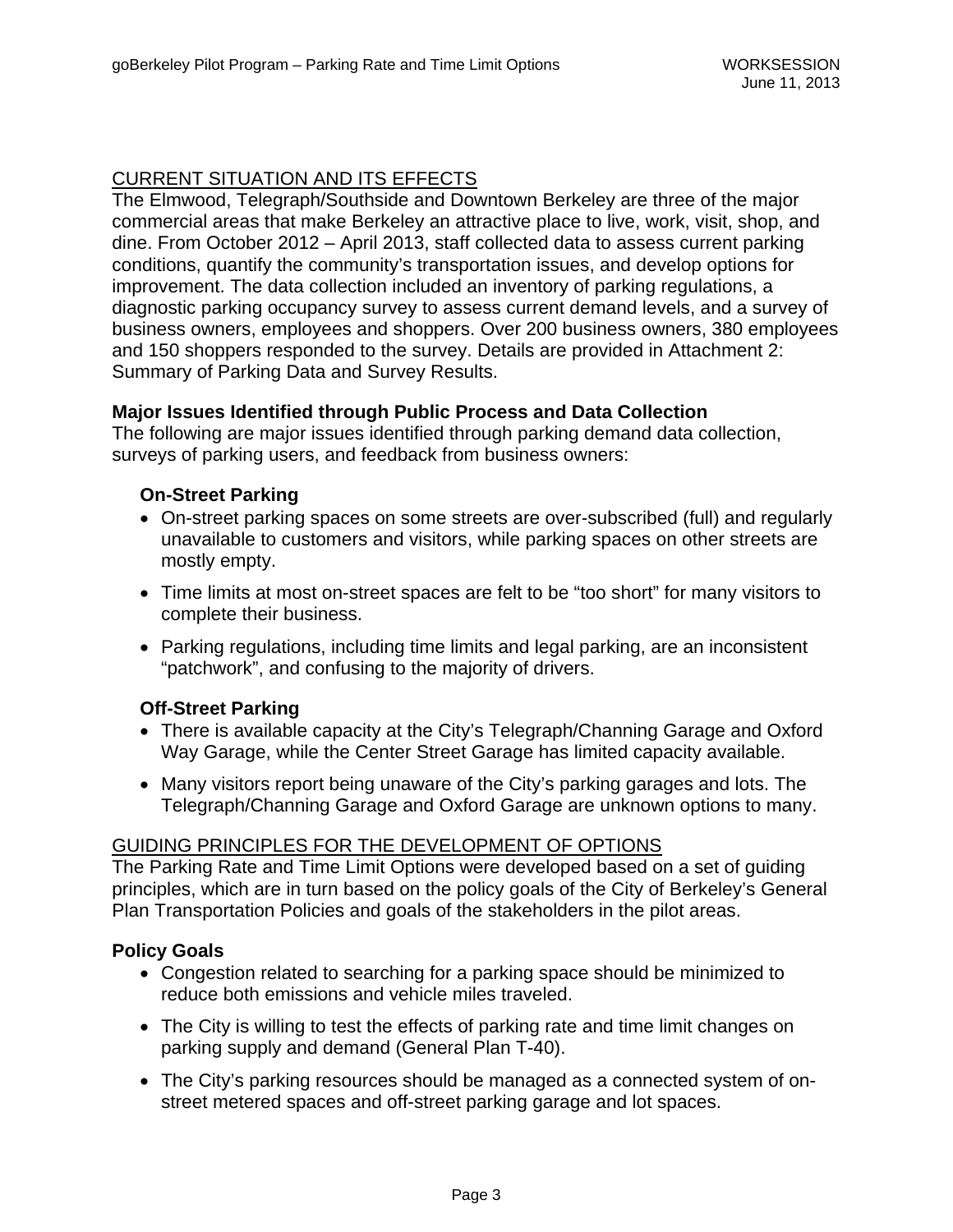### **Guiding Principles for Managing the Parking Supply**

Metered parking spaces should be:

- for customers and visitors (General Plan T-34, T-35)
- available close to your destination
- clear about parking rates and regulations
- allow enough time for customer needs

Metered parking spaces should not be:

- for commuters or employees unless there is ample available capacity (General Plan Policy T-35F)
- quided by the goal of generating citation revenue
- over-used, which generates circling and frustration
- under-used, which may indicate that the regulations don't match customer needs

City garage and lot spaces should be:

- for medium and long-term parkers
- prioritized for non-commuters (General Plan Policy T-34C, T-35D)
- available at a reasonable distance from destinations

City garage and lot spaces should not be:

- over-used so that there is no access or cause frustrating search
- under-used

#### PILOT APPROACH

The goBerkeley Parking Pilot is a two-year test of the ability of parking rate and time limit adjustments to meet the City's policy goals and guiding principles. An overview of the pilot's implementation schedule is shown in Attachment 3: Projected goBerkeley Program Timeline, which has been updated from the version provided to Council in March 2013<sup>a</sup>. This Attachment provides new details regarding the proposed steps to ensure a smooth implementation of the goBerkeley Parking Pilot, including approvals from the City Council, coordination within the City, public participation, and and risk management.

To date, staff have developed Recommended Options for each of the pilot areas (see Attachment 1: Parking Rate and Time Limit Options) based on parking demand data, survey responses and consultation with area merchants and their Business Improvement District agencies. The options were presented to the public in four major public meetings in May and early June 2013.

Based on feedback from the public and merchants, and collection of additional detailed parking data, the Options will be refined into Recommended Parking Rates and Time Limits Plans for each neighborhood. The recommendations will be to be presented in three more public workshops in July and August 2013.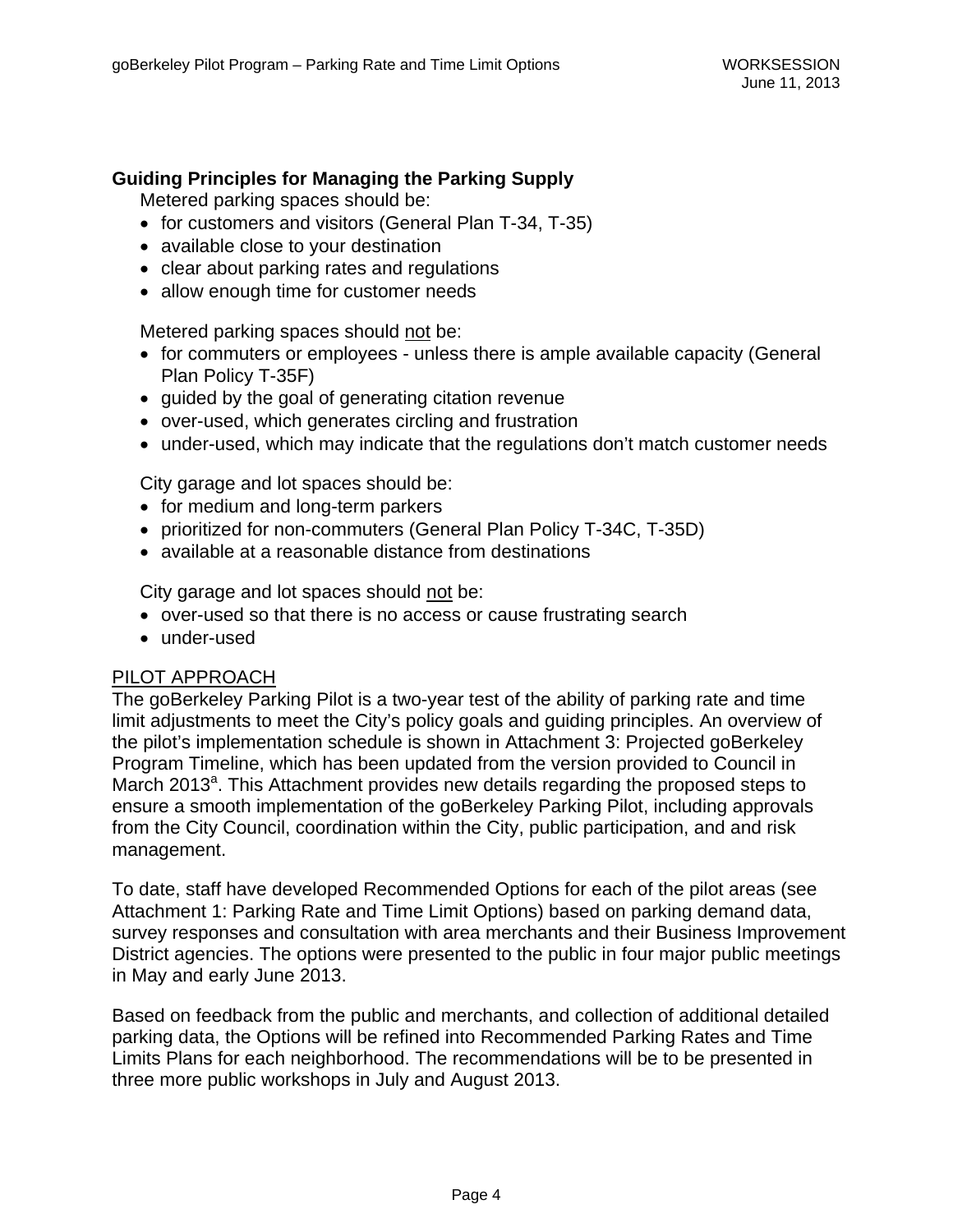If adopted, and enabled by the City Council, the parking changes will be implemented in late September 2013. The changes will be accompanied by extensive public education and notification efforts, including a mobilization of "parking ambassadors". A large-scale public education campaign will be carried out during July – September 2013 to ensure the public is fully aware of the changes. Activities will include:

- **goBerkeley website** www.goBerkeley.info (active in July) will include detailed maps and information about the new parking rates and time limits and when they will go into effect. Notifications will also be posted on the City of Berkeley's website.
- **New parking meter stickers** will inform users about new rates and time limits, and provide information about other parking options.
- **Flyers and post cards** will be distributed by specially-trained outreach "street teams" in the weeks before and during implementation.
- **Outreach in partnership with the DBA, TBID and Elmwood Merchants** to notify their members through email and ambassadors.
- **Email notifications** will be distributed to established community lists.
- **Posters and maps** will be provided to businesses to prominently display affected areas, rates, time limits and how to get more information.
- **Dynamic message signs** will be placed at major approaches to the commercial districts informing drivers that parking changes are imminent.
- **Press releases and media materials** will be provided to media outlets and newsletters.

Once the first round of parking changes are implemented, goBerkeley will carry out extensive data collection to gauge the impact of the changes, and staff will continue to conduct community outreach. If parking behavior is not fully optimized by the September 2013 changes, goBerkeley will implement a second round of parking adjustments in April 2014. The results of these changes will be evaluated in September 2014. Implementation of additional program elements, such as driver information and improved on-street signage, may extend the pilot program past September 2014.

At the end of the Pilot, staff will present the results of data collection and community feedback to the public and City Council for an evaluation on whether to transition to a permanent parking management program or conclude the pilot.

#### PERFORMANCE CRITERIA AND DECISION GATES

The progress of the parking changes will be measured by comparing key indicators to performance criteria. Adjustments will be made to parking rates, time limits and regulations to achieve the desired performance criteria. These performance indicators will be provided to the public and City Council, and will form the basis for evaluating the effectiveness of the parking changes.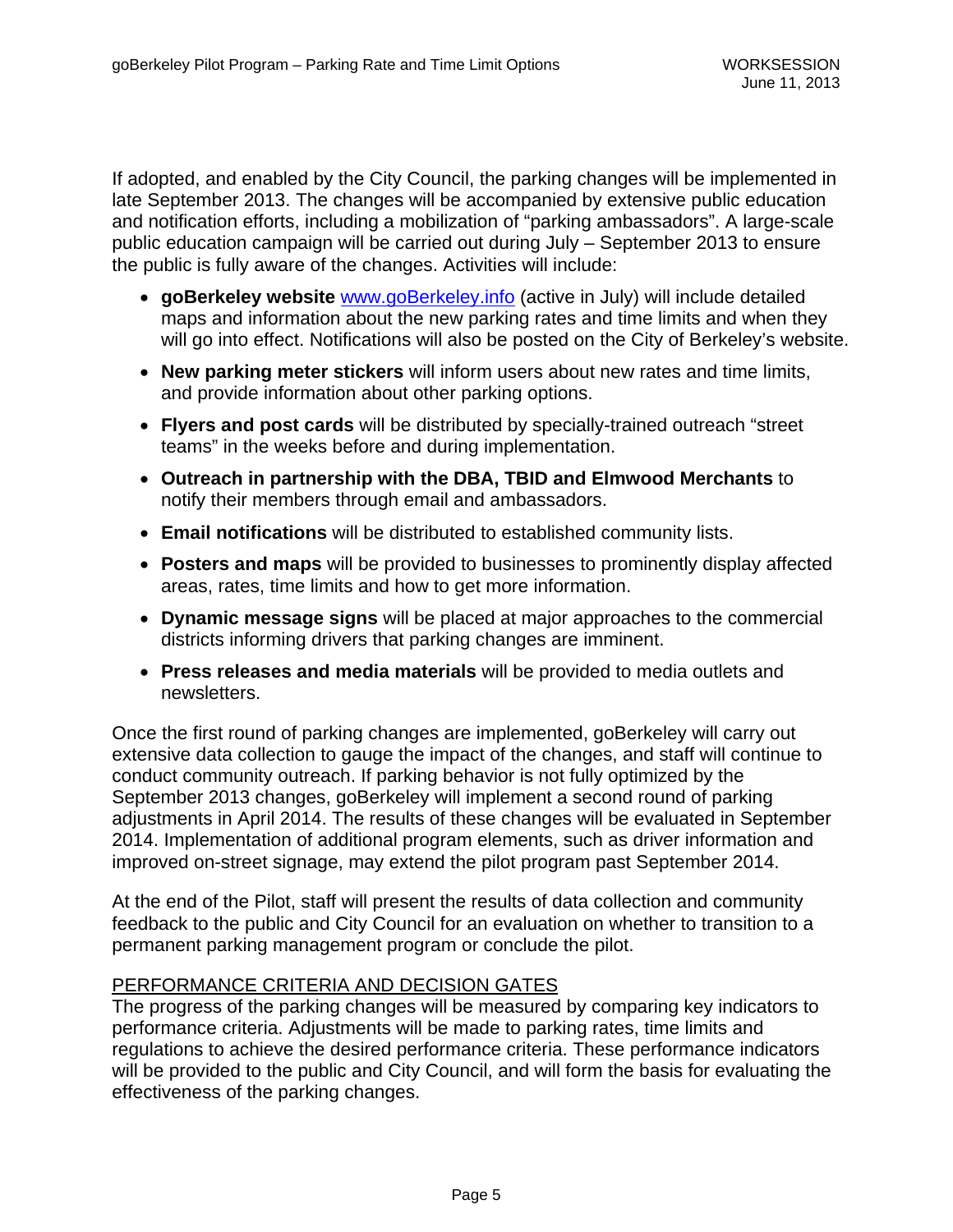|                            | Criteria                      | Indicator                                |
|----------------------------|-------------------------------|------------------------------------------|
| Optimal parking            | ~2 available spaces per       | 65-85% average parking occupancy         |
| availability, "sweet spot" | blockface                     |                                          |
| Reduce overtime stays,     | Parking duration $\lt$ or $=$ | Comparison of average parking            |
| "meter feeding"            | posted time limits            | duration to posted time limits           |
| "Spillover" to residential | Minimize shift of demand      | Measure number of residential vs. non-   |
| areas                      | from metered spaces to        | residential parkers in residential areas |
|                            | nearby residential spaces     |                                          |
| Reduce congestion          | Decrease in search time       | Average search time and parking          |
| related to search traffic  |                               | occupancy                                |
| Business, resident and     | Majority approve of parking   | Business, resident and visitor feedback  |
| visitor satisfaction       | conditions                    | surveys                                  |

## PARKING PILOT ORDINANCE

The goBerkeley Pilot requires the establishment of a streamlined process to enable parking rates to be adjusted and "tailored" during the pilot period. Currently, all changes to parking fees must be made by City Council through a Fee Hearing. This introduces a 2-3 month lead time to implement any fee changes, which would weaken the pilot program's ability to adjust prices and time limits based on observed parking behavior.

To provide the timely flexibility needed for the parking pricing pilot, staff has developed an Ordinance which provides the City Manager with the authority to adjust parking rates, within strict parameters approved by the City Council, in order to achieve optimal parking availability (Attachment 4: Summary of Draft Parking Pilot Ordinance). The Ordinance would only be in effect during the pilot's duration and would "sunset" in September 2015. The Ordinance is based on similar ordinances in Redwood City, San Francisco, New York City, Los Angeles, and Santa Monica. Through this enabling Ordinance, the City Council would establish minimum and maximum rates, limits to the amount of each rate change, limits to the frequency of price adjustments, and requirements for public notification prior to rate changes. If the Council has no objection to this approach, the Ordinance could be presented as early as July 2, 2013

#### Additional goBerkeley Program Elements

The goBerkeley Parking Pilot is just one component of the larger goBerkeley Transportation Program. Several complementary programs are currently underway or will be implemented in coordination with the pilot parking changes:

#### **Employee Commute Benefits Program**

The goal of the goBerkeley Employee Commute Benefits Program is to reduce the number of commuters who drive their personal vehicles to work in the Elmwood, Southside, and Downtown Berkeley (General Plan T-34, T-35). This is being done through travel coaching and valuable financial incentives.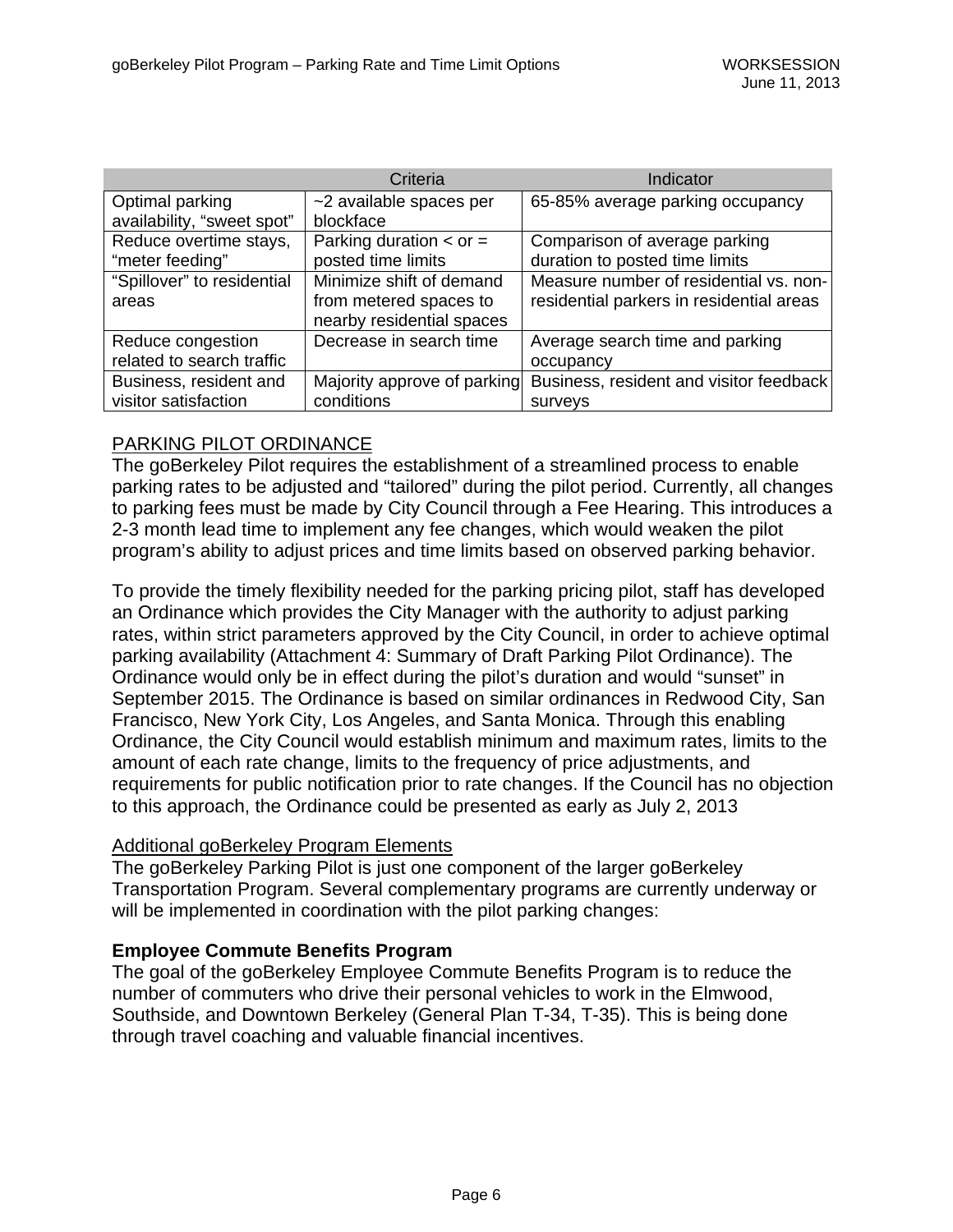### Travel Coaching

City staff and the project's public outreach and marketing consultants will target individual businesses whose employees have indicated through their survey responses that they are willing to try alternative travel modes. Face-to-face visits will identify barriers to using alternative modes and provide customized information about the resources for biking, walking, transit and ridesharing.

#### Employee TDM Benefits

To provide further incentives for employees to change their travel habits, the goBerkeley program will offer free one-year AC Transit EasyPasses, and deeply discounted City CarShare memberships.

The travel coaching and employee commute benefits programs are already underway. Travel coaching and open enrollment for transit passes and carsharing began in May. AC Transit EasyPasses and City CarShare memberships will be distributed to enrolled employees in July 2013. A second open enrollment period will be provided in spring 2014 (see Attachment 3: Projected goBerkeley Program Timeline for details).

### **Automated Data Collection / Enforcement RFP**

The goBerkeley pilot is planning to test new technology to ascertain its capabilities to:

- 1) Automatically collect parking data that could form the basis of a permanent, costeffective parking management system, should the City choose to continue after the pilot (General Plan T-35C); and
- 2) Improve the efficiency of parking enforcement (General Plan T-31, T-35).

In June 2013, goBerkeley will issue a Request for Proposals (RFP) for a system/equipment that can provide one or both of these functions. The selected vendor will carry out a rigorous test of available technology against the requirements and performance standards developed by the Departments of Public Works, Police, and Information Technology. If successful, the technology would be put into operation in spring 2014 to collect data or perform parking enforcement, and hopefully do both. Details on the procurement of automated data collection / enforcement technology is shown in Attachment 3.

Enhanced enforcement capabilities will be particularly useful for Police Department staff to mitigate any potential impacts of the proposed parking options, such as "spillover" parking into residential areas and decrease in turnover due to meter feeding. The goBerkeley data collection program will document the extent of these impacts for presentation and discussion before enhanced enforcement is deployed.

#### **Driver Information Signage Improvements**

The initial set of parking rate and time limit changes will include changes to meter stickers and updates to existing signage. However, goBerkeley recognizes that there